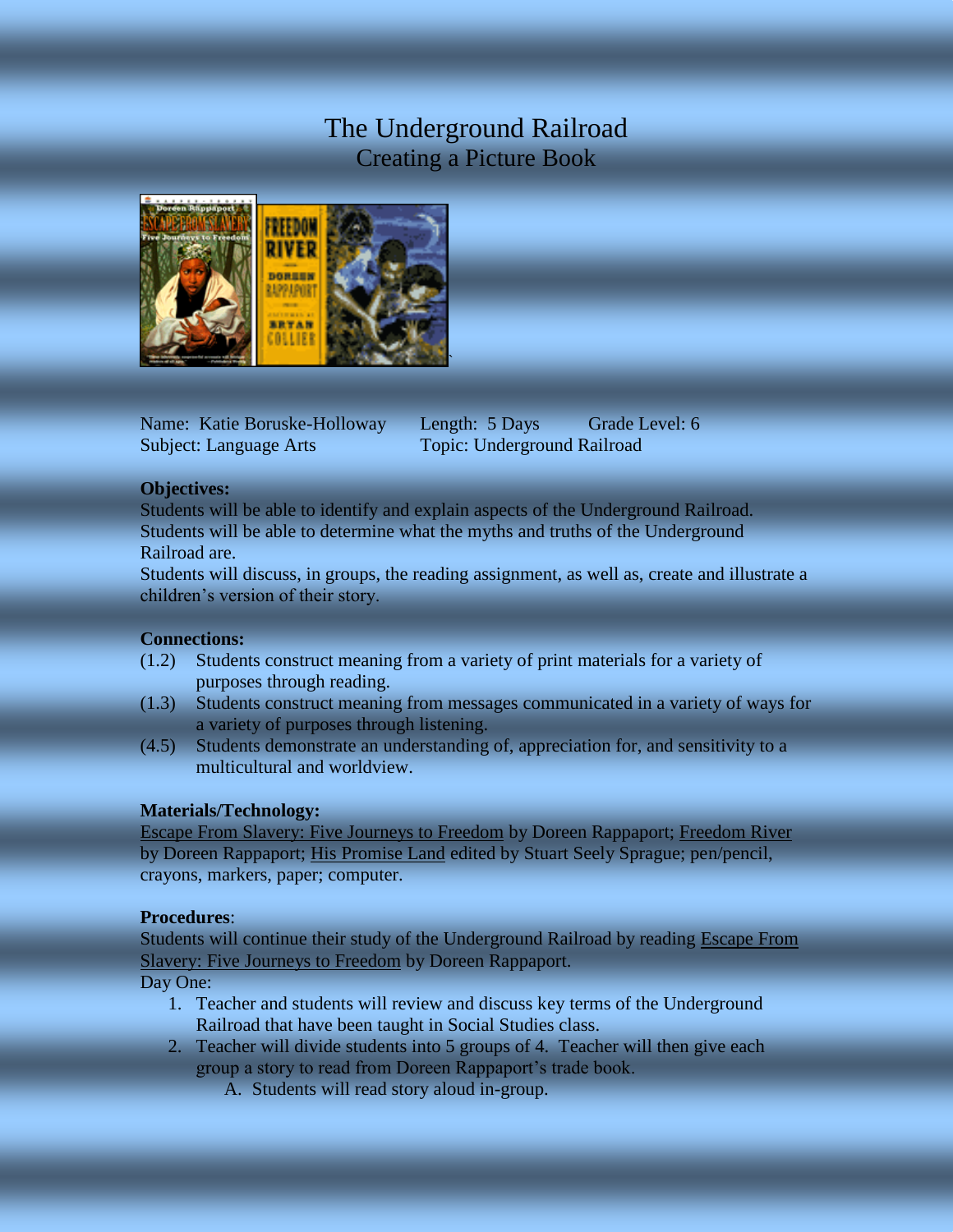- B. Students will discuss their story and take key notes.
- C. Students will each write a one-page response about their story for homework.

## Day Two:

- 1. Teacher will collect one-page response from each student.
- 2. Teacher and students will discuss aloud their stories.
	- What made the story interesting?
	- What were your feelings about the story?
	- What were the most important aspects of the story?
- 3. Teacher will read pages 105-117 from His Promised Land and then Freedom River picture book by Doreen Rapport.
- 4. Students will compare/contrast the two stories.
	- Audience
	- Purpose
	- Illustration
- 5. Teacher will inform students that they are going to make their short story into a picture book for a second grade class.
	- Story must have five key parts (introduction, rising action, climax, falling action, resolution). Students will create a diagram to plot these parts.
	- Story must have colorful illustrations, either hand drawn or computer generated.
- 6. Students will be given the remaining class time to begin plotting their diagram.

### Day Three:

- 1. Students will work in class to begin writing their story. Teacher will circulate the classroom for problems or questions. The rough draft must be completed at the end of class.
- 2. Students will be informed that they are to go to the computer lab tomorrow to type and illustrate their story. Each group must be assigned a job: 2 illustrators; typist; publisher.

#### Day Four:

1. Students will complete their picture book in computer lab. All picture books must be turned in at end of class time.

#### Day Five:

- 1. Teacher will return picture books to students.
- 2. Students will journey to the second grade classroom where they will read their picture books to groups of second graders. Second grade students will then be given an opportunity to ask the sixth graders questions about the Underground Railroad.

### **Student Assessment:**